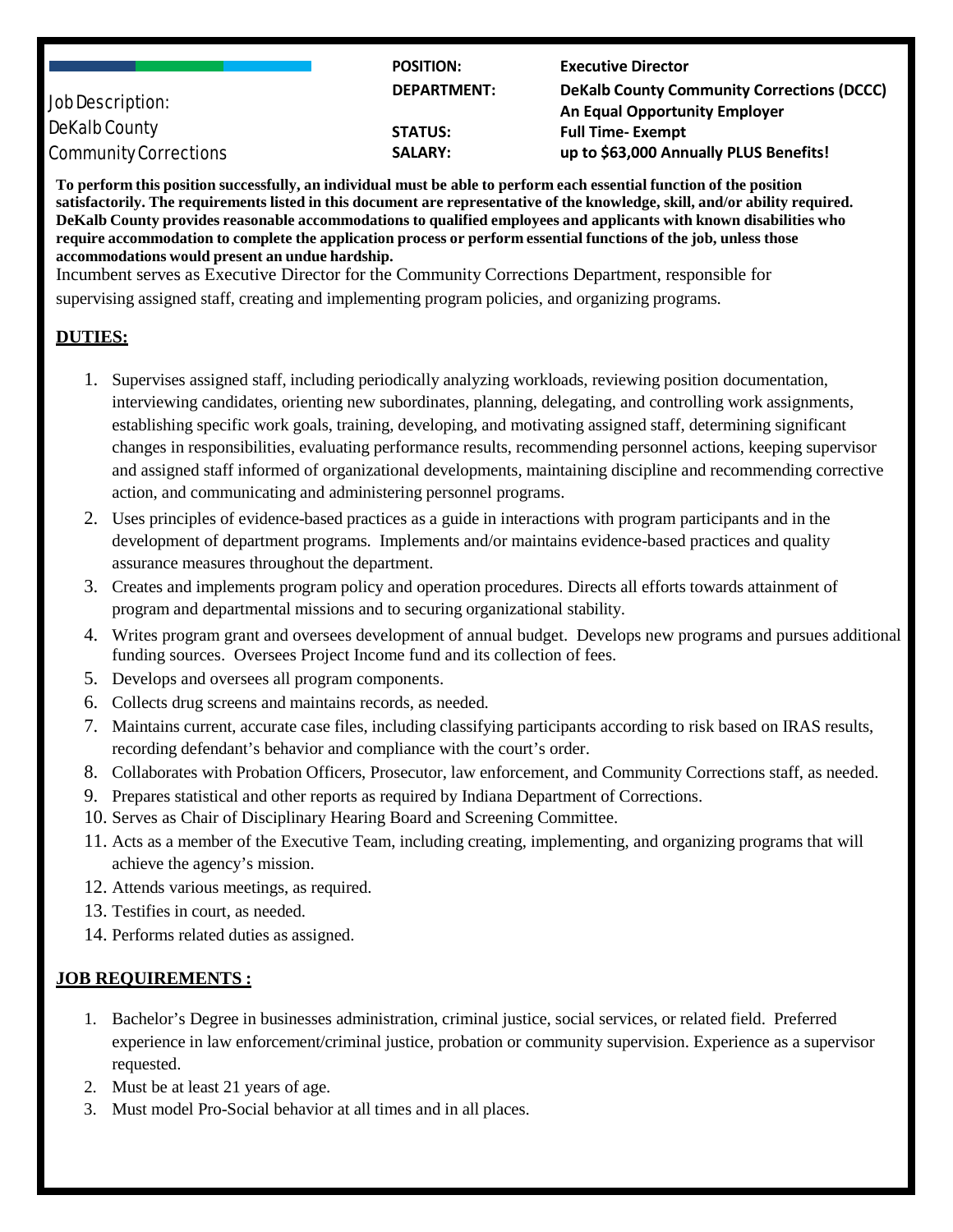- 4. Ability to meet all departmental hiring requirements, including passage of a drug test, Indiana Department of Child Services substantiated cases check and obtaining/maintaining firearms and CPR certifications.
- 5. Thorough knowledge of and ability to make practical application of rules, regulations, policies and procedures.
- 6. Working knowledge of standard English grammar, spelling, and punctuation and ability to complete department reports within established deadlines.
- 7. Working knowledge of and ability to operate a variety of standard office equipment and software, including Microsoft Word, Excel, and Outlook, computer, calculator, telephone, and vehicle.
- 8. Knowledge of evidence-based principles and practices.
- 9. Knowledge of grant writing and administration.
- 10. Ability to supervise assigned staff, including periodically analyzing workloads, reviewing position documentation, interviewing candidates, orienting new subordinates, planning, delegating, and controlling work assignments, establishing specific work goals, training, developing, and motivating assigned staff, determining significant changes in responsibilities, evaluating performance results, recommending personnel actions, keeping supervisor and assigned staff informed of organizational developments, maintaining discipline and recommending corrective action, and communicating and administering personnel programs.
- 11. Ability to comply with all employer/department personnel policies and work rules, including, but not limited to, attendance, safety, drug-free workplace, and personal conduct.
- 12. Ability to provide public access to, or maintain confidentiality of, department information/records according to state requirements.
- 13. Ability to competently serve the public with diplomacy and respect, including occasional encounters with irate/hostile individuals.
- 14. Ability to communicate effectively both in writing and orally with co-workers, other County departments, DCS, and the public, including being sensitive to professional ethics, gender, cultural diversities, and disabilities.
- 15. Ability to work alone with minimum supervision and with others in a team environment.
- 16. Ability to work on several tasks at the same time and work rapidly for long periods often amidst frequent distractions and interruptions, occasionally under time pressure.
- 17. Ability to understand, memorize, retain, and carry out written or oral instructions and present findings in oral or written form.
- 18. Ability to compare or observe similarities and differences between data, people, or things.
- 19. Ability to compile, collate, or classify data, analyze and observe, make determinations and evaluate data, and compute and perform simple arithmetic operations.
- 20. Ability to testify in legal proceedings/court.
- 21. Ability to occasionally work extended hours, weekends, and evenings, travel out of town for meetings/trainings, sometimes overnight, and respond to emergencies on a 24-hour basis.
- 22. Possession of a valid driver's license and demonstrated safe driving record.

# **DIFFICULTY OF WORK**:

Incumbent operates within broad and general guidelines, exercising discretion and independent judgment in selecting the appropriate approach or adapting unclear guidelines to address specific situations. Numerous duties are performed that are not directly related to one another and incumbent exercises discretion and independent judgment in selecting the appropriate approach or adapting unclear guidelines to address specific situations.

#### **RESPONSIBILITY:**

Incumbent's assignments are guided by broad policies and/or general objectives. Incumbent establishes procedures and performance standards and refers to supervisor when interpretations are through necessary. Work is reviewed primarily for compliance with department policy and effect on department goals.